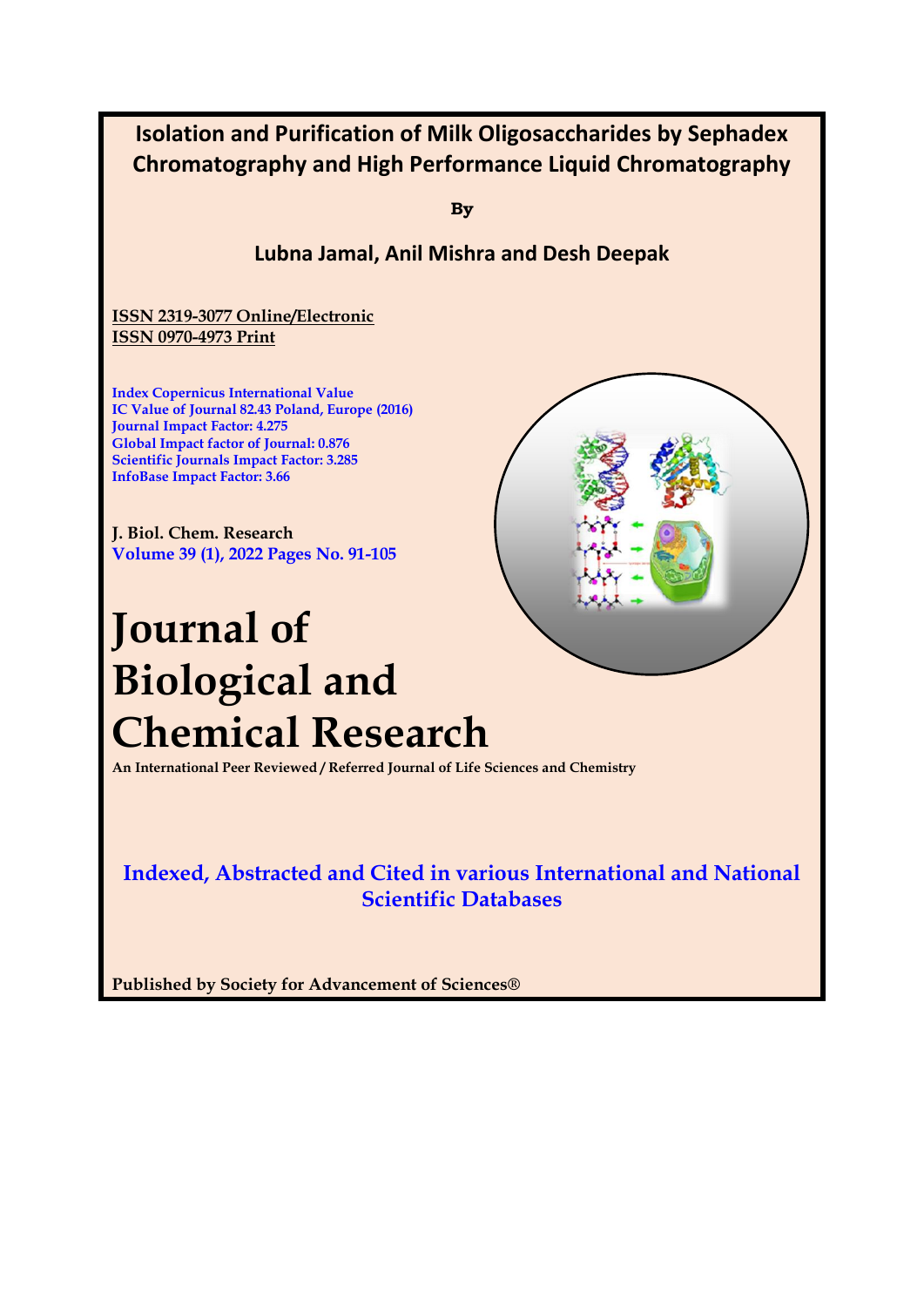**J. Biol. Chem. Research. Vol. 39, No 1, 91-105, 2022**

**(An International Peer Reviewed / Refereed Journal of Life Sciences and Chemistry) Ms 39/01/0188/2022 All rights reserved ISSN 2319-3077 (Online/Electronic) ISSN 0970-4973 (Print)**





**Lubna Jamal http:/[/ www.sasjournals.com](http://www.sasjournals.com/) http:/[/ www.jbcr.co.in](http://www.jbcr.co.in/) [jbiolchemres@gmail.com](mailto:jbiolchemres@gmail.com)**

**Received: 23/03/2022 Revised: 03/05/2022 Accepted: 04/05/2022**

**RESEARCH PAPER**

# **Isolation and Purification of Milk Oligosaccharides by Sephadex Chromatography and High Performance Liquid Chromatography Lubna Jamal, Anil Mishra and Desh Deepak**

**Department of Chemistry, University of Lucknow, Lucknow, U.P., India**

# **ABSTRACT**

*Milk is a natural and rich source of many novel oligosaccharides. For the study of milk oligosaccharides it is important to isolate them from the milk. A variety of Isolation, Separation and Purification techniques are reported for the isolation of milk oligosaccharides. Among different techniques we have used the modified method of Kobata and Ginsburg for the isolation of milk oligosaccharides and for their purification we have used column chromatography, sephadex chromatography and High Performance Liquid Chromatography (HPLC) etc. Sephadex chromatography is used to separate molecules by molecular weight or molecular size. HPLC is a recent technique in analytical chemistry used to separate each component of a mixture. Both sephadex and high performance liquid chromatography are very useful for researchers and widely used for the separation and purification of natural products from their mixture. In our study, we used these techniques for the isolation and purification of milk oligosaccharides. Keywords: Oligosaccharide, Column chromatography, Sephadex and HPLC.*

# **INTRODUCTION**

Sephadex and HPLC are advanced analytical techniques which are extremely valuable in the separation of naturally occurring compounds from their sources. In our study, we worked on milk oligosaccharides. The high polarity of milk oligosaccharides and the presence of other organic compounds in milk with high molecular weights such as- glycoprotein, protein and lactose etc. are main problems in the separation of oligosaccharides. Sephadex and HPLC techniques were employed to overcome these problems. Sephadex sieved out the compounds according to their molecular weights i.e., glycoprotein, protein, etc. are separated from oligosaccharides mixture which are identified by positive phenol-sulphuric acid test. Moreover, HPLC tells us about the homogeneity of oligosaccharide mixture means it tells us about the number of oligosaccharides and their percentage in the oligosaccharide mixture.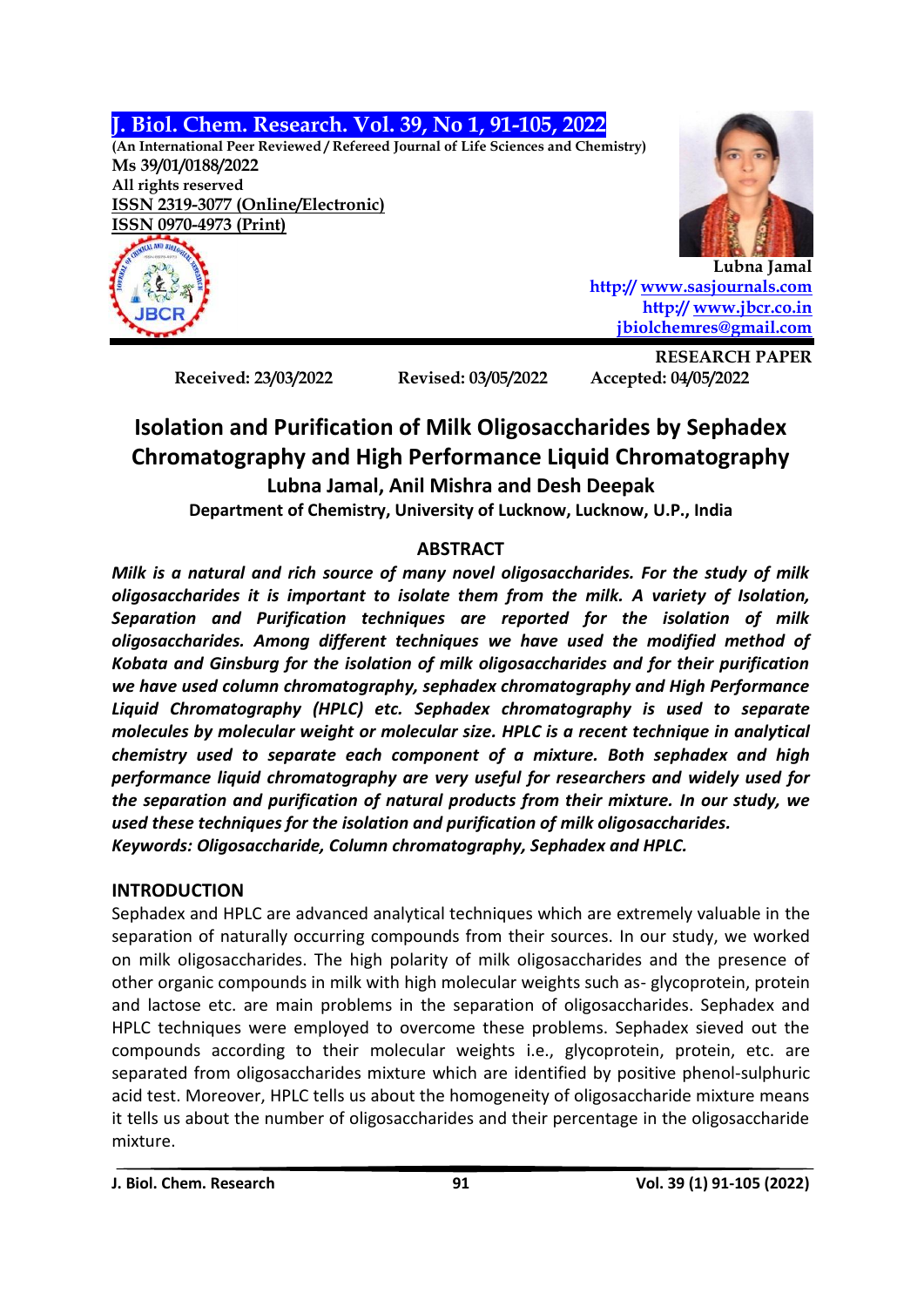#### **SEPHADEX CHROMATOGRAPHY [Wikipedia, Giddings and Hunt, 1989]**

Sephadex chromatography is a technique by which molecules in solution are fractionated according to differences in their molecular sizes (or more specifically their hydrodynamic volume) as they pass through a column packed with one of the many chromatographic media available. This technique involves the transport of a liquid mobile phase through a column containing the separation medium, a porous material. A gel is a heterogeneous phase system in which a continuous liquid phase, normally aqueous in nature is contained within the pores of a continuous solid phase, the gel matrix. The pores have a specifically controlled range of sizes and the matrix is chosen for its chemical and physical stability and inertness (lack of adsorptive properties) gels may be formed from polymers by cross linking to form a three dimensional structure. For example BioGel is formed by cross linking polyacrylamide and sephadex by cross linking dextrans. The pores in the gel matrix, which are filled with the liquid phase, are usually comparable in size to the molecules of interest for separation. In this chromatography the molecules are reported on the basis of their molecular size. In case of milk oligosaccharide, they are separated in order of glycoproteins, proteins, oligosaccharides and finally lactose and monosaccharides.

### **HIGH PERFORMANCE LIQUID CHROMATOGRAPHY [Hasan Huda et al., 2018, Marston & Hostettman, 1991, Mellis et al., 1981]**

It has wide applications in different fields in term of quantitative and qualitative estimation of active molecules. High performance liquid chromatography (formerly known as High pressure liquid chromatography, HPLC) is principally a highly improved form of column liquid chromatography. It has wide applications in different fields in term of quantitative and qualitative estimation of active molecules. HPLC mainly utilizes a column that holds packing material (stationary phase), a pump that moves the mobile phase(s) through the column, and a detector that shows the retention time of the molecules. It operates under the same basic principle and separation of a sample into its constituent parts is done according to the difference in their molecular size, ionic properties and affinity for column packing material. The amount of resolution is important and is dependent upon the extent of interaction between the solute components and the stationary phase. The interaction of the solute with mobile and stationary phase can be manipulated through different choices of both solvents and stationary phases. Many techniques are used in HPLC; the best among them are reversed phase chromatography (RPC), ion exchange chromatography (IEC) and affinity chromatography (AC). The stationary phase used in such HPLC techniques is silica bonded with ionic groups on its surface and glass bonded with ionic groups on their surface. Such analysis is carried out at high pH coupled with pulsed amperometric detection (PAD), allowing separation of oligosaccharides and polysaccharides up to DP>=50. The separation depends on the molecular size, sugar composition and type of linkages between the monosaccharide units. The recent advancement of HPLC over the last decade has enabled higher resolution through both the column efficiency and the ever-expanding range of new sorption materials. For HPLC purification, a judicious selection of operating parameters is required for achieving the desired purity and yield. The following sequence is followed for better resolution and yield.

#### **1. Choice of solvent system [Verzele et al., 1990]**

The most important step in the separation of different compounds from a mixture is choosing an appropriate solvent system.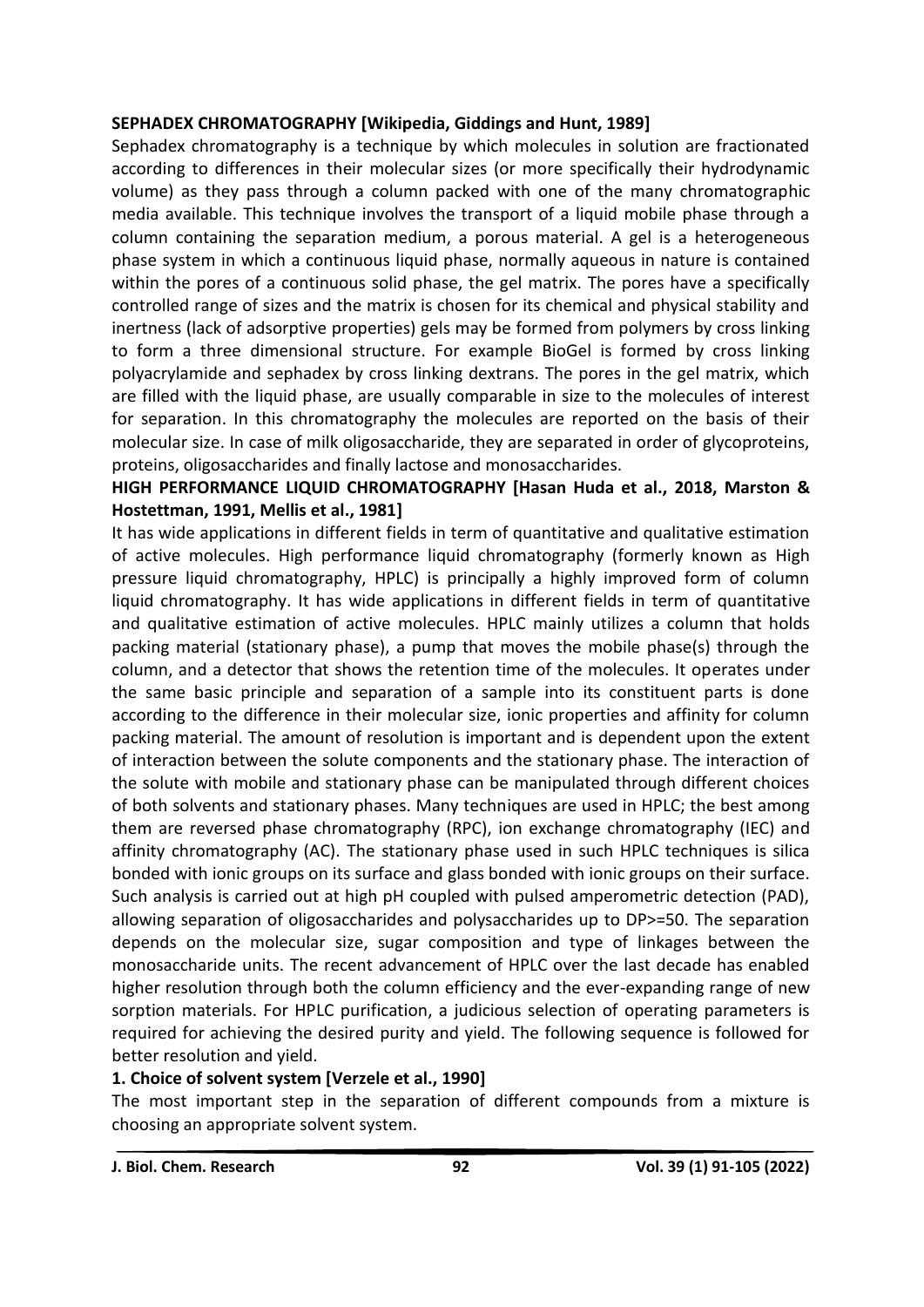The separation of compounds is the function of the physical and chemical properties of the solvent. In certain cases, first indication of the correct operating conditions is done using TLC analysis, sialylated silica gel plates are used for reversed-phase columns and silica gel plates for normal-phase column.

### **2. Optimization of analytical columns of small quantities [Synder et al., 1988]**

A preliminary analytical search is necessarily required in a HPLC system for the right choice of conditions which saves solvent, time and sample, etc.

### **3. Optimization of analytical HPLC separation: small capacity factors**

For a successful preparative operation, a good analytical HPLC separation is usually required. Relative retention time (selectively, α) plays a very important role for determining possible sample size. It is advisable for one to maximize this value.

#### **4. Scaling of preparative HPLC apparatus [Gareil and Rosset, 1988]**

In a large number of HPLC examples, the column is overloaded, nonlinear absorption isotherms are obtained and the peaks are usually not symmetrical in nature.

### **NORMAL PHASE HPLC [Shirley Churms, 1996]**

In this method, analytes are separated on the basis of polarity. NP-HPLC uses two phases for separation, one of which is a polar stationary phase and another is non-polar mobile phase. Silica is the most preferred stationary phase and typical mobile phases are hexane, methanol, chloroform and even mixtures of these. Polar samples are retained on the polar surface of the column packing for longer period than less polar materials. This method is particularly found sensitive to chain lengths which show limited selectivity among similar sized oligosaccharides but having varied stereochemistry. Oligosaccharides which are injected in a high organic (typically acetonitrile) aqueous solvent onto the column are eluted from it by increasing the gradient of aqueous concentration.

### **REVERSE PHASE HPLC [Dey et al., 2017, White and Kennedy, 1986, Marie-Isabel et al., 2004, Daniel et al., 1981, Tomiya et al., 1988]**

It is an important analytical technique used for separation and determination of milk oligosaccharides. The basis on which the separation is done is the hydrophobicity of the molecule, low polarity stationary phase. The separation is fundamentally an extraction process particularly useful for separating non-volatile components. The process of separation reckons on the hydrophobic binding of the solute molecule (from the mobile phase) to the immobilized hydrophobic ligands (attached to the stationary phase i.e. the sorbent). Only weak interactions are noticed with typical reversed phase packing i.e. octadecyl substituted siliceous packings due to the polarity of underivatized form of oligosaccharides. The use of water as the mobile phase elutes more polar oligosaccharides even before the less polar molecule. Reverse phase chromatography is also found useful for the separation of derivatized mono and oligosaccharide. For this purpose acetonitrile  $$ water [Jaroslava et al., 2017] is used as an eluant for benzoyl derivatives. Similarly, acetonitrile –ammonium acetate pH 7.0 serves as the eluant for acetyl derivatives and acetonitrile 0.01 M potassium phosphate 7.0 as eluant for phenylisocynate derivatives. Another reversed-phase column is Dextropak, essentially a  $C_{18}$ , optimized for separation of milk oligosaccharides. Since oligosaccharides suffer a serious drawback that they are very hydrophilic and lack a specific chromophore, almost all of the RP-HPLC methods employ the use of chemical derivatization for the introduction of a hydrophobic chromophore or fluorophore.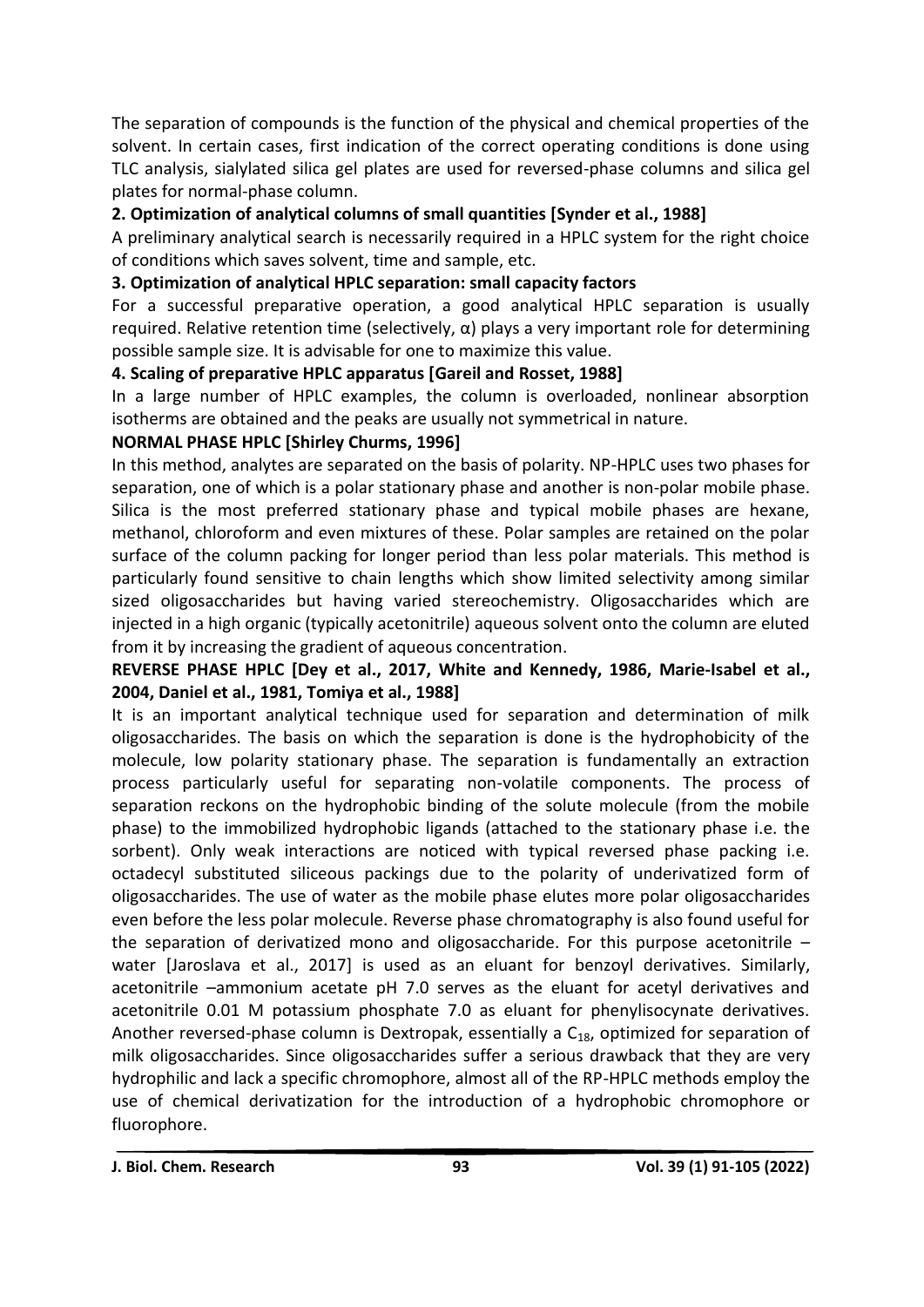#### **EXPERIMENTAL PROCEDURE**

### **PROCEDURE FOR SEPHADEX G-25 GEL FILTRATION OF DIFFERENT MILK OLIGOSACCHARIDE MIXTURE**

The repeated gel filtration was performed by Sephadex G-25 chromatography for different Milk oligosaccharide mixture (Single milk is used for Single experiment). The Milk oligosaccharide mixture was packed in a column (1.6 x 40 cm) (void volume = 25 ml) equilibrated with glass triple distilled water (TDW) and it was left for 10-12 h to settle down. The material was applied on a Sephadex G-25 column and was eluted for separation of protein and glycoprotein from oligosaccharide (low molecular weight component). Presence of neutral sugars was monitored in all eluted fractions by phenol-sulphuric acid test. In this U.V. monitored Sephadex G-25 chromatography of Milk oligosaccharide mixture showed different peaks. A substantial amount of proteins, glycoproteins and serum albumin were eluted in the void volume which was confirmed by positive coloration with pdimethylaminobenzaldehyde reagent and phenol-sulphuric acid reagent. Those fractions which gave a positive phenol-sulphuric acid test for sugars showed the presence of oligosaccharide mixture in the milk. These fractions were pooled and lyophilized.



 **Sephadex G-25 chromatography of Lal Muha Cow's milk Oligosaccharides**

### **PROCEDURE FOR HPLC FOR THE CONFIRMATION OF HOMOGENITY OF MILK OLIGOSACCHARIDE**

Oligosaccharide mixture were quantitatively analysed by reverse phase HPLC. The HPLC system was equipped with Perkin-Elmer 250 solvent delivering system, 235 diode array detector and G.P. 100 printer plotters. The cyano column used for this purpose was a binary gradient system. The eluents were detected at 240 nm. Different peaks were noticed in the sample at the varied retention times.

#### **COMPARATIVE STUDY OF SEPHADEX G-25 GEL FILTRATION AND HPLC OF MILK OLIGOSACCHARIDE MIXTURES OBTAINED FROM VARIOUS MAMMALIAN MILK**

After completion of sephadex chromatography and HPLC experiments we got different graphs for different milk oligosaccharide mixtures. The comparative study of all these experiments is as under-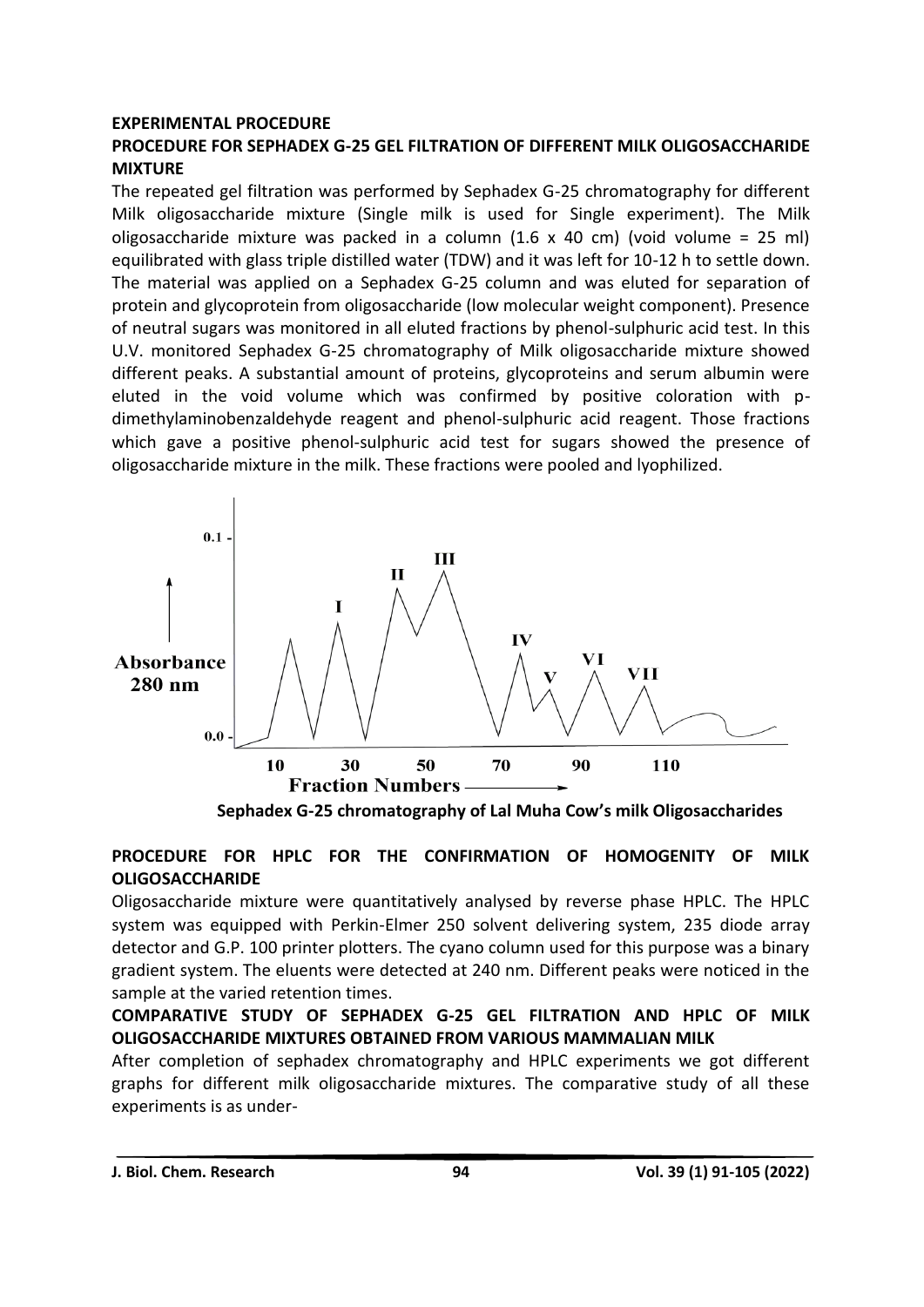### **1. LAL MUHA COW MILK OLIGOSACCHARIDE**

### **a. Sephadex G-25 Gel filtration of Lal Muha Cow's Milk Oligosaccharide Mixture**

U.V. monitored Sephadex G-25 chromatography of Lal-Muha Cow Milk oligosaccharide mixture showed seven peaks i.e. I, II, III, IV, V, VI and VII. Fractions (6.8 g) under peaks II, III and IV gave a positive phenol-sulphuric acid test for sugars which showed the presence of oligosaccharide mixture in Lal Muha cow milk. These fractions (peak II and III) were pooled and lyophilized.

| b) Result of 11.4 gm of Lal Muha Cow's milk oligosaccharide mixture Chromatographed |  |
|-------------------------------------------------------------------------------------|--|
| over Sephadex G-25 chromatography                                                   |  |

| <b>FRACTION</b><br>NO. | <b>SOLVENT</b>            | <b>COMPOUND</b><br>(gm) | PHENOL H <sub>2</sub> SO <sub>4</sub><br><b>TEST FOR SUGAR</b> | <b>FURTHER</b><br><b>INVESTIGATION</b> |
|------------------------|---------------------------|-------------------------|----------------------------------------------------------------|----------------------------------------|
| $1 - 30$               | Glass triple<br>distilled | 1.15                    | $-ve$                                                          |                                        |
| 31-48                  | water                     | 2.80                    | $+ve$                                                          | <b>Fractions under</b>                 |
| 49-72                  | $^{\prime}$               | 2.95                    | $+ve$                                                          | peaks $II+III + IV$ , 6.8              |
| $73 - 85$              | $^{\prime}$               | 1.05                    | $+ve$                                                          | g, purified by                         |
| 86-115                 | $^{\prime}$               | 0.72                    | -ve                                                            | column                                 |
| 116-150                | $^{\prime}$               | 1.25                    | -ve                                                            | chromatography                         |
| 151-185                | $^{\prime}$               | 0.85                    | -ve                                                            | after acetylation                      |

### **c. Confirmation of Homogeneity of Lal Muha Cow milk Oligosaccharide by RP HPLC**

Sixteen peaks were noticed in the sample at the varied retention times from 00.942 min. to 15.575 min. for convenience the peaks were numbered in their increasing order of retention time i.e. 15.575 min. (R<sub>1</sub>), 09.283 min. (R<sub>2</sub>),07.317 min. (R<sub>3</sub>), 06.742 min. (R<sub>4</sub>), 05.300 min. (R<sub>5</sub>), 04.742 min. (R<sub>6</sub>), 04.383 min. (R<sub>7</sub>), 04.000 min. (R<sub>8</sub>), 03.758 min. (R<sub>9</sub>), 02.950 min. (R<sub>10</sub>), 02.758 min. (R<sub>11</sub>), 02.375 min. (R<sub>12</sub>), 01.750 min. (R<sub>13</sub>), 01.383 min. (R<sub>14</sub>), 01.167 min.  $(R_{15})$  & 00.942 min.  $(R_{16})$ .

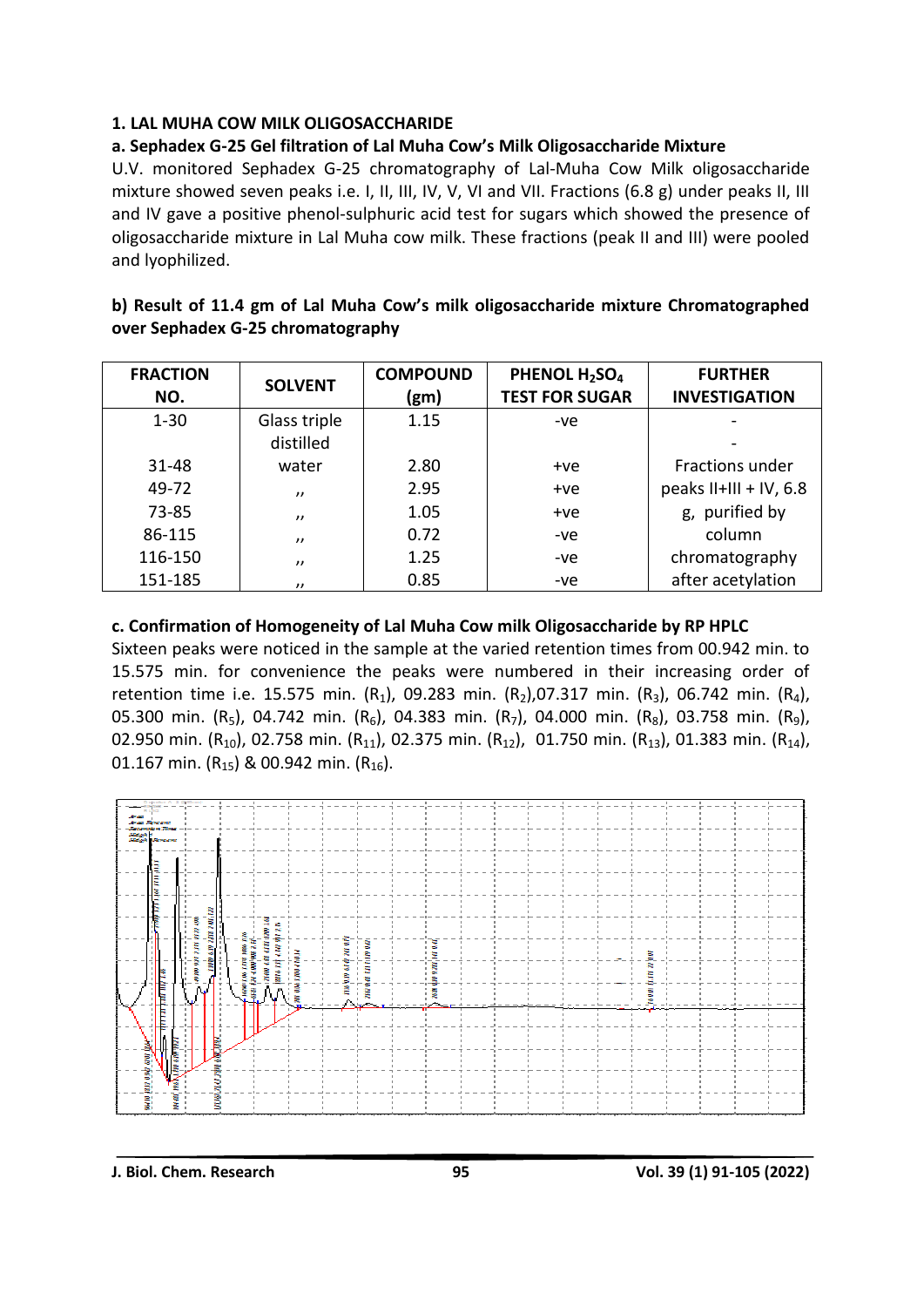| PК | <b>Retention time</b> | Area | Area % | <b>Height</b> | Height% |
|----|-----------------------|------|--------|---------------|---------|
| 1  | 15.575                | 0022 | 00.07  | 000076        | 00.01   |
| 2  | 09.283                | 0143 | 00.43  | 002680        | 00.50   |
| 3  | 07.317                | 0139 | 00.42  | 002562        | 00.48   |
| 4  | 06.742                | 0243 | 00.73  | 003156        | 00.59   |
| 5  | 05.300                | 0047 | 00.14  | 000205        | 00.04   |
| 6  | 04.742                | 0917 | 02.76  | 018876        | 03.55   |
| 7  | 04.383                | 1209 | 03.63  | 025460        | 04.78   |
| 8  | 04.000                | 0908 | 02.73  | 006581        | 01.24   |
| 9  | 03.758                | 1086 | 03.26  | 016260        | 03.06   |
| 10 | 02.950                | 6302 | 18.94  | 135562        | 25.47   |
| 11 | 02.758                | 2403 | 07.22  | 035079        | 06.59   |
| 12 | 02.375                | 2322 | 06.98  | 049309        | 09.27   |
| 13 | 01.750                | 6399 | 19.23  | 104485        | 19.63   |
| 14 | 01.383                | 1152 | 03.46  | 007171        | 01.35   |
| 15 | 01.167                | 3711 | 11.15  | 027919        | 05.25   |
| 16 | 00.942                | 6204 | 18.64  | 096410        | 18.12   |

**d. HPLC Table of Lal Muha Cow Milk Oligosaccharide** 

#### **2. COW COLOSTRUM OLIGOSACCHARIDES**

#### **a. Sephadex G-25 Gel filtration of Cow Colostrum Oligosaccharide Mixture**

U.V. monitored Sephadex G-25 chromatography of Cow colostrum oligosaccharide mixture showed four peaks i.e. I, II, III and IV. Fractions (11.0 g) under peaks II and III gave a positive phenol-sulphuric acid test for sugars which showed the presence of oligosaccharide mixture in cow colostrum. These fractions (peak II and III) were pooled and lyophilized i.e. taken for further investigation.



 **Sephadex G-25 chromatography of Cow Colostrum Oligosaccharides**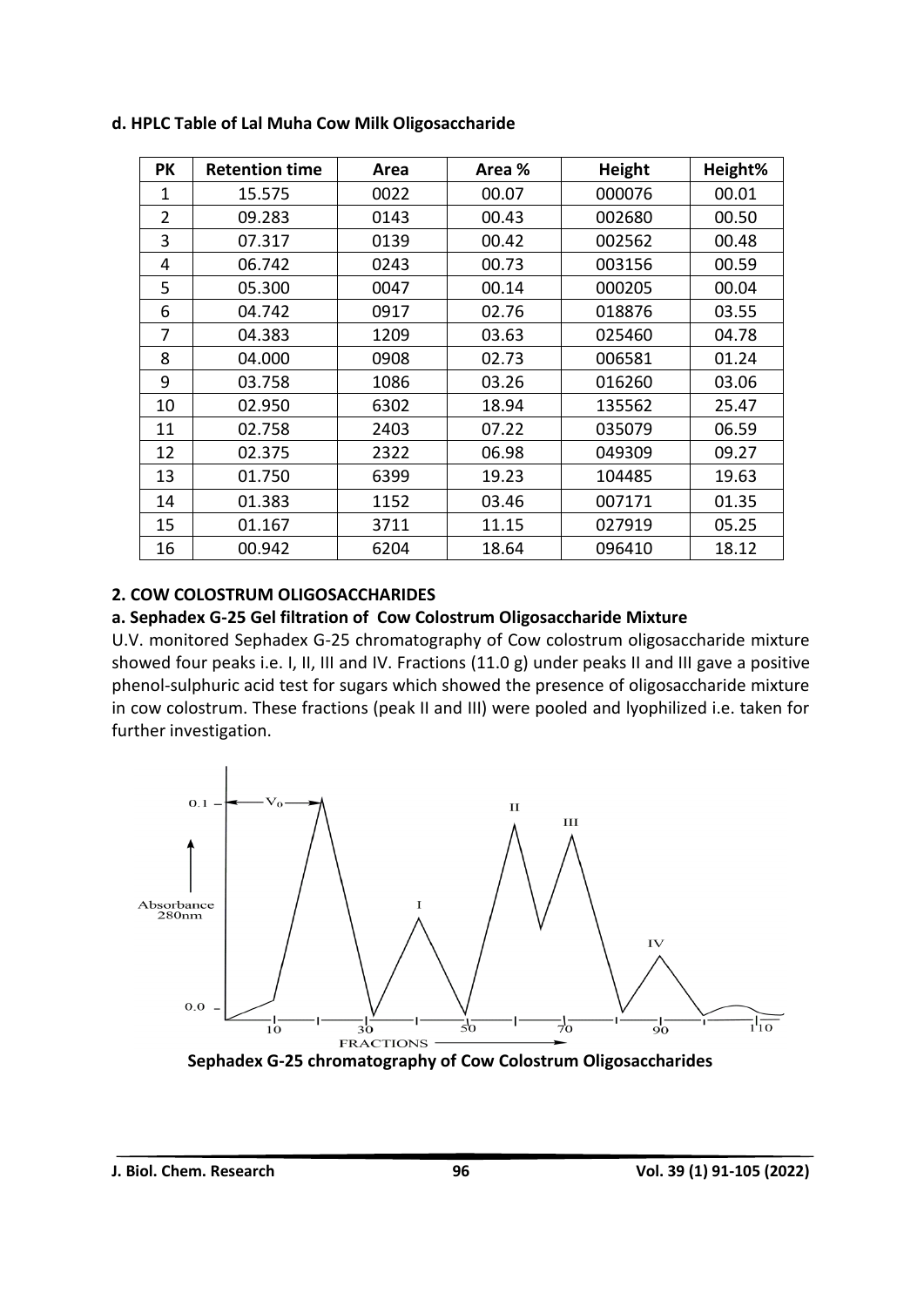**b) Result of 18.2 g Cow Colostrum oligosaccharide mixture Chromatographed over Sephadex G-25 chromatography**

| <b>Fraction</b><br>No. | Solvent                          | Compound<br>(in gm) | Phenol- $H_2$ SO <sub>4</sub><br>test<br>for sugar | <b>Further</b><br>investigation |
|------------------------|----------------------------------|---------------------|----------------------------------------------------|---------------------------------|
| $1 - 31$               | Glass triple<br><b>Distilled</b> | 3.53                | (1)<br>$-ve$                                       |                                 |
| $32 - 46$              | water                            | 1.47                | (11)<br>$+ve$                                      | Fractions under peak III        |
| $47 - 64$              | $^{\prime}$                      | 4.50                | $+++ve (III)$                                      | and IV, 11.0 g, purified by     |
| 65-78                  | $^{\prime}$                      | 6.50                | $+++ve (IV)$                                       | column chromatography           |
| 79-100                 | $^{\prime}$<br>$^{\prime\prime}$ | 0.52                | (V)<br>$-ve$                                       | after acetylation               |

**c. Confirmation of homogeneity of cow colostrum oligosaccharide by reverse phase HPLC** Twelve peaks were noticed in the sample (pooled fraction under peaks III and IV) at the varied retention times from 1.925 min to 19.892min. For convenience the peaks were numbered in their increasing order of retention time *i.e.* [1.925min (R<sub>1</sub>), 3.250(R<sub>2</sub>), 4.225(R<sub>3</sub>), 4.950(R<sub>4</sub>), 5.450(R<sub>5</sub>), 6.725(R<sub>6</sub>), 8.200(R<sub>7</sub>), 10.233(R<sub>8</sub>), 13.250(R<sub>9</sub>), 15.433(R<sub>10</sub>), 19.000( $R_{11}$ ) and 19.892( $R_{12}$ )



**Minutes**

|  |  |  |  |  | d. HPLC table of cow colostrum oligosaccharide |
|--|--|--|--|--|------------------------------------------------|
|--|--|--|--|--|------------------------------------------------|

| Peak | <b>Retention time</b> | Area    | Area%  | Height | Height% |
|------|-----------------------|---------|--------|--------|---------|
|      | 1.925                 | 2510836 | 7.210  | 25646  | 2.492   |
|      | 3.250                 | 5392454 | 15.484 | 222236 | 21.594  |
|      | 4.225                 | 3791632 | 10.887 | 83985  | 8.161   |
| 4    | 4.950                 | 1942657 | 5.578  | 96702  | 9.396   |
| 5    | 5.450                 | 2557166 | 7.343  | 50398  | 4.897   |
| 6    | 6.725                 | 5147728 | 14.781 | 86464  | 8.402   |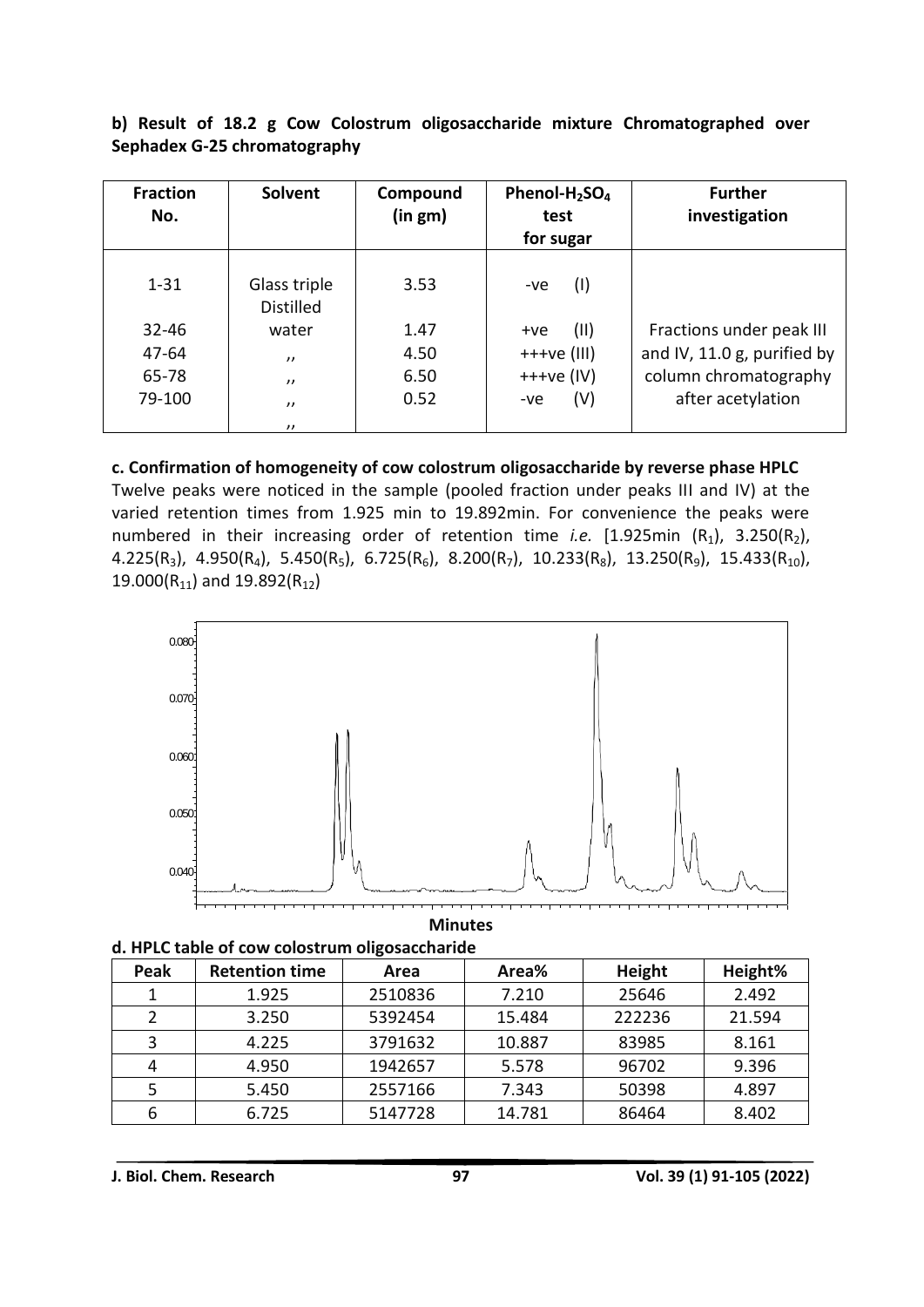|    | 8.200  | 3526955 | 10.127 | 39140  | 3.803  |
|----|--------|---------|--------|--------|--------|
| 8  | 10.233 | 1908336 | 5.480  | 44421  | 4.316  |
| 9  | 13.250 | 1941528 | 5.575  | 92688  | 9.006  |
| 10 | 15.433 | 683106  | 1.961  | 16513  | 1.605  |
| 11 | 19.000 | 1899121 | 5.455  | 171444 | 16.659 |
| 12 | 19.892 | 197146  | 0.566  | 11938  | 1.160  |

#### **3. BUFFALO MILK OLIGOSACCHARIDE**

#### **a. Sephadex G-25 Gel filtration of Buffalo milk Oligosaccharide Mixture**

U.V. monitored Sephadex G-25 chromatography of Buffalo milk oligosaccharide mixture showed five peaks i.e. I, II, III, IV and V. Fractions under peaks III and IV gave a positive phenol-sulphuric acid test for sugars which showed the presence of oligosaccharide mixture in Buffalo. These fractions (peak III and IV) were pooled and lyophilized.



 **Sephadex G-25 Chromatogram of Buffalo Milk Oligosaccharides**

|                   | b. 22.5 gm of Buffalo Milk Oligosaccharide Mixutre Chromatographed Over Sephadex G- |  |  |
|-------------------|-------------------------------------------------------------------------------------|--|--|
| 25 Chromatography |                                                                                     |  |  |

| <b>FRACTION</b><br>NO. | <b>SOLVENT</b>            | <b>COMPOUND</b><br>(grams) | PHENOL-H <sub>2</sub> SO <sub>4</sub><br><b>TEST FOR</b><br><b>SUGAR</b> | <b>FURTHER</b><br><b>INVESTIGATION</b> |
|------------------------|---------------------------|----------------------------|--------------------------------------------------------------------------|----------------------------------------|
| $1 - 30$               | Glass triple<br>distilled | 3.2                        | $-ve(1)$                                                                 |                                        |
| $31 - 42$              | water                     | 1.8                        | $-ve$ (II)                                                               | Fractions under peak                   |
| $42 - 68$              | $^{\prime}$               | 10.0                       | $+ve (III)$                                                              | III and IV, 14.7 g,                    |
| 69-92                  | $^{\prime}$               | 4.7                        | $+ve (IV)$                                                               | purified by column                     |
| 93-120                 | $^{\prime}$               | 1.4                        | -ve $(V)$                                                                | chromatography                         |
|                        | $^{\prime}$               |                            |                                                                          | after acetylation                      |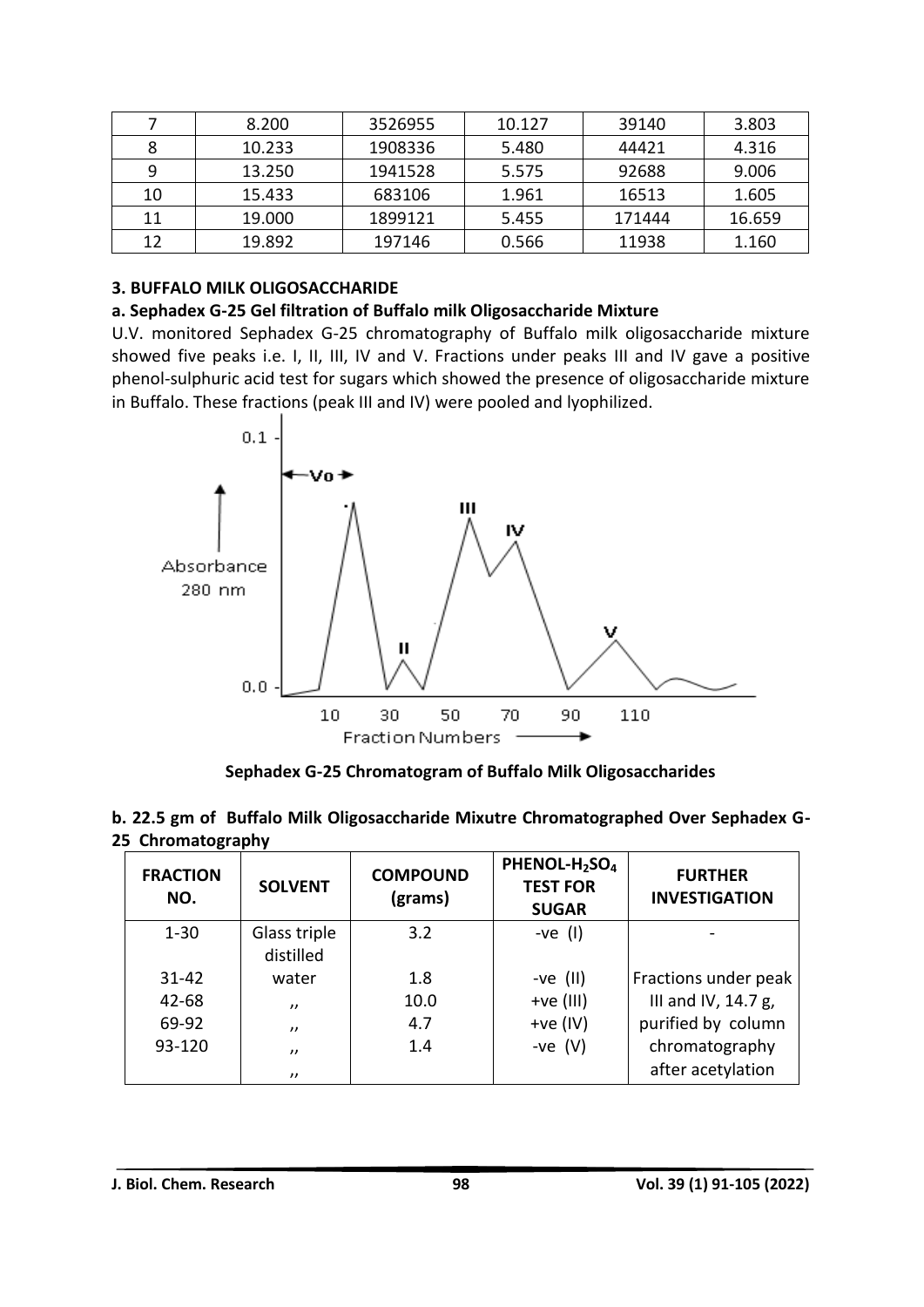

 **HPLC chromatogram of Buffalo Milk Oligosaccharides** 

### **c. Confirmation of Homogeneity of Buffalo milk oligosaccharide by RP-HPLC**

Eleven peaks were noticed in the sample (pooled fraction III and IV). For convenience the peaks were numbered in their increasing order of retention time i.e. 2.5 ( $R_1$ ), 4.0 ( $R_2$ ), 7.9  $(R_3)$ , 10.5  $(R_4)$ , 11.0  $(R_5)$ , 12.2  $(R_6)$ , 13.1  $(R_7)$ , 28.5  $(R_8)$ , 31.5  $(R_9)$ , 32.1  $(R_{10})$ , 34.5  $(R_{11})$ .

| S. No. | <b>Retention Time</b> | <b>Percentage of Peak Area (Analyte)</b> |
|--------|-----------------------|------------------------------------------|
| 1.     | 2.5                   | 8.0                                      |
| 2.     | 4.0                   | 7.0                                      |
| 3.     | 7.9                   | 18.0                                     |
| 4.     | 10.5                  | 4.5                                      |
| 5.     | 11.0                  | 6.5                                      |
| 6.     | 12.2                  | 7.5                                      |
| 7.     | 13.1                  | 3.5                                      |
| 8.     | 28.5                  | 9.3                                      |
| 9.     | 31.5                  | 19.0                                     |
| 10.    | 32.1                  | 8.2                                      |
| 11.    | 34.5                  | 8.5                                      |

**d. HPLC Table of Buffalo Milk Oligosaccharides**

### **4. CAMEL MILK OLIGOSACCHARIDE**

### **a. Sephadex G-25 Gel filtration of Camel milk Oligosaccharide Mixture**

U.V. monitored Sephadex G-25 chromatography of Camel milk oligosaccharide mixture showed four peaks i.e. I, II, III and IV. Fractions under peaks III and IV gave a positive phenolsulphuric acid test for sugars which showed the presence of oligosaccharide mixture in Camel milk. These fractions (peak III and IV) were pooled and lyophilized.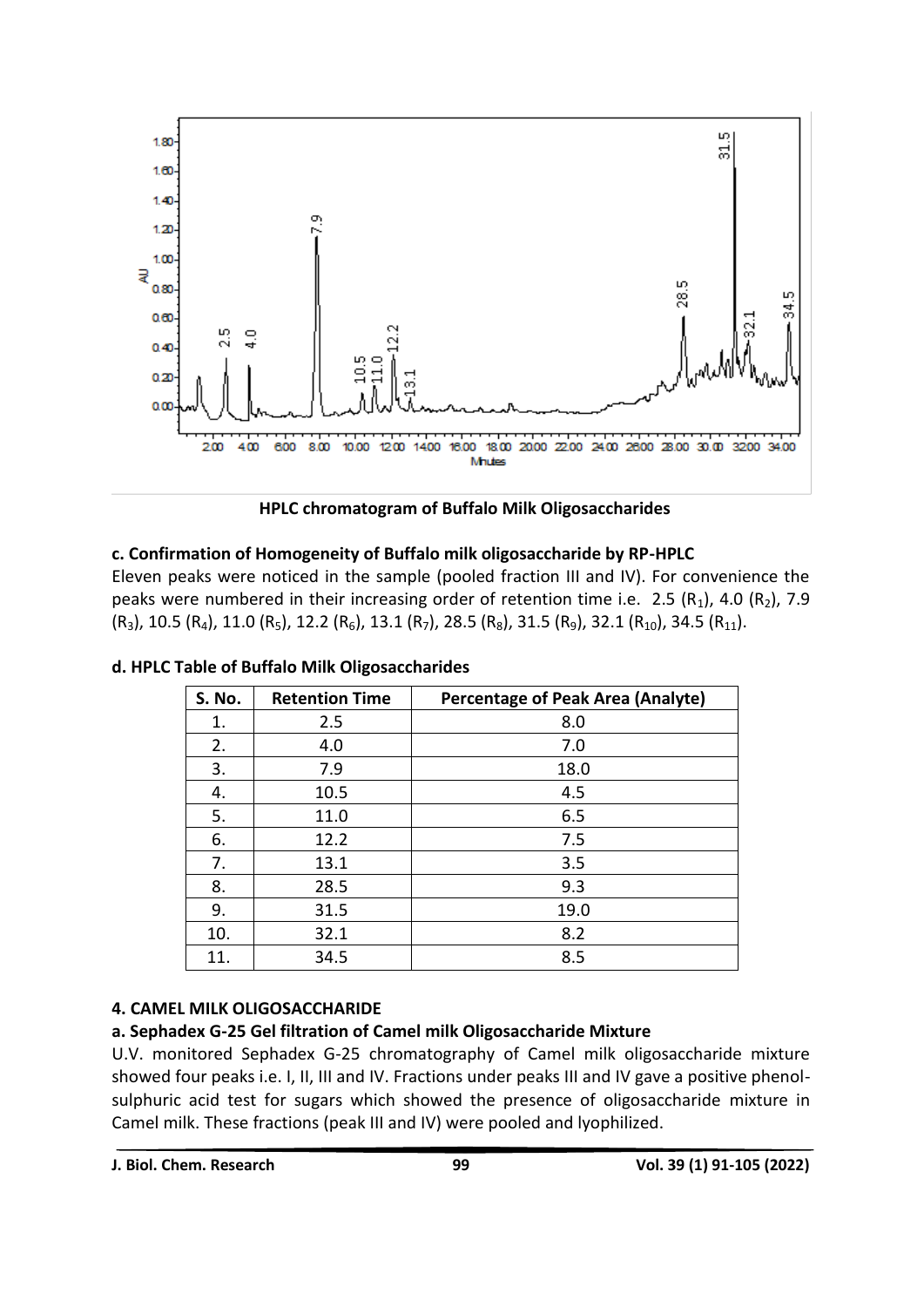

 **Sephadex G-25 Chromatogram of Camel Milk Oligosaccharides**

**b. Result of 11.99 g Camel Milk Oligosaccharide Mixture Chromatographed Over Sephadex G-25 Chromatography**

| <b>FRACTION</b><br>NO. | <b>SOLVENT</b>            | <b>COMPOUND</b><br>(grams) | PHENOL-H <sub>2</sub> SO <sub>4</sub><br><b>TEST FOR</b><br><b>SUGAR</b> | <b>FURTHER</b><br><b>INVESTIGATION</b> |
|------------------------|---------------------------|----------------------------|--------------------------------------------------------------------------|----------------------------------------|
| $1 - 25$               | Glass triple<br>distilled | 1.79                       | $-ve$ (I)                                                                |                                        |
| $26 - 41$              | water                     | 1.87                       | (11)<br>-ve                                                              |                                        |
| 42-58                  | $^{\prime\prime}$         | 2.27                       | $+ve$ (III)                                                              | Fractions under                        |
| 59-84                  | $^{\prime}$               | 3.86                       | +ve $(IV)$                                                               | peaks III and IV, 6.13                 |
| 85-110                 | $^{\prime}$               | 2.20                       | $-ve$ (V)                                                                | g, purified by column                  |
|                        | $^{\prime}$               |                            |                                                                          | chromatography                         |
|                        |                           |                            |                                                                          | after acetylation                      |

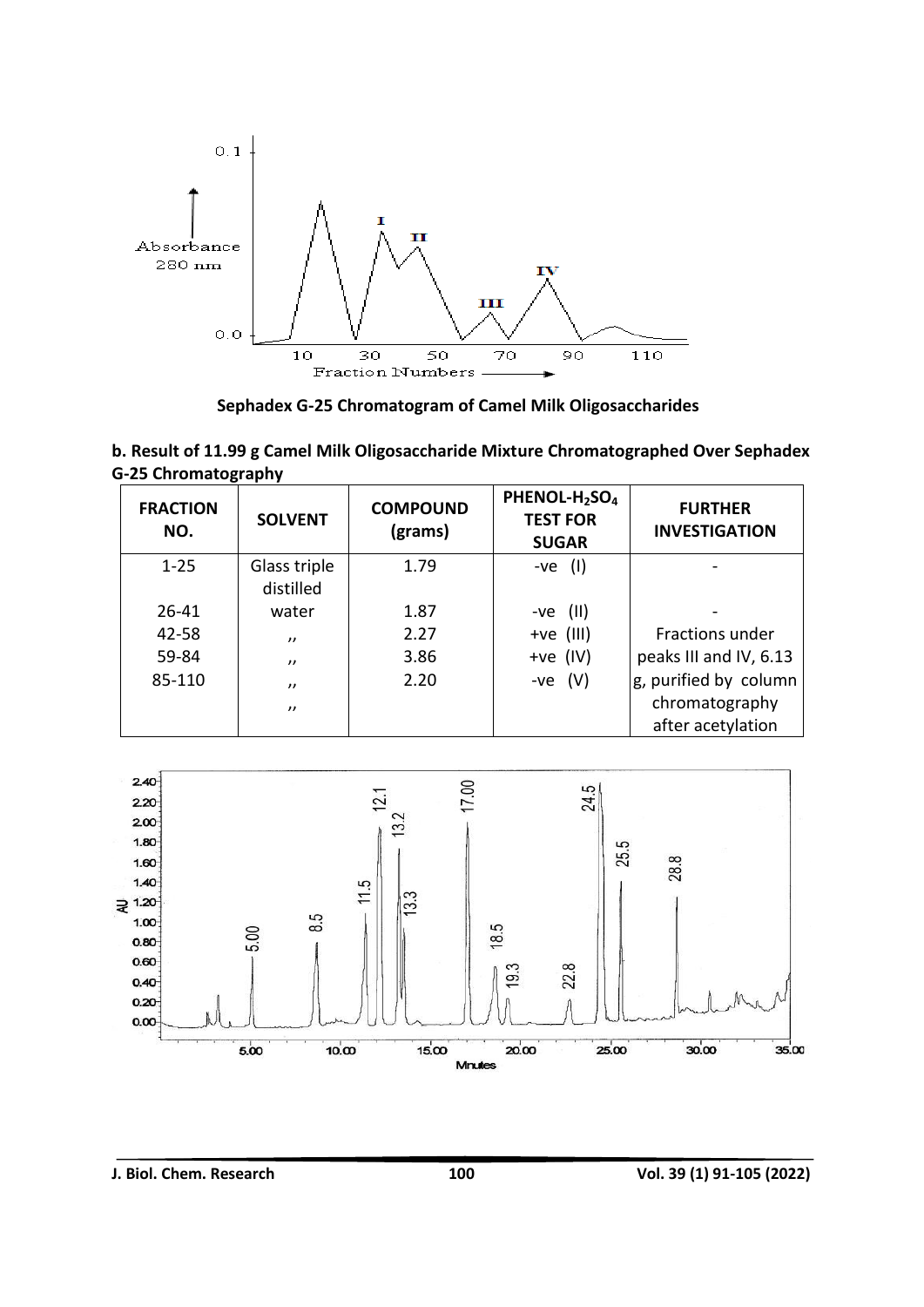### **c. Confirmation of Homogeneity of Camel Milk Oligosaccharide by RP-HPLC**

Thirteen peaks were noticed in the sample at the varied retention times from 5.00min. to 28.8 min. for convenience the peaks were numbered in their increasing order of retention time i.e. 5.00 min. (R1), 8.5 min. (R2), 11.3 min. (R3), 12.1 min. (R4), 13.2 min. (R5), 13.3 min. (R6), 17.00 min. (R7), 18.5 min. (R8), 19.3 min. (R9), 22.8 min. (R10), 24.5 min. (R11), 25.5 min. (R12) and 28.8 min. (R13).

| <b>Peak Number</b> | <b>Retention Time</b> | % Area of each peak |
|--------------------|-----------------------|---------------------|
| 1                  | 5.00                  | 4.2                 |
| $\overline{2}$     | 8.50                  | 5.3                 |
| 3                  | 11.3                  | 6.5                 |
| 4                  | 12.1                  | 7.0                 |
| 5                  | 13.2                  | 12                  |
| 6                  | 13.3                  | 6                   |
| 7                  | 17.00                 | 11                  |
| 8                  | 18.5                  | 5                   |
| 9                  | 19.3                  | 4                   |
| 10                 | 22.8                  | 4                   |
| 11                 | 24.5                  | 15                  |
| 12                 | 25.5                  | 7                   |
| 13                 | 28.5                  | 9                   |

#### **d. HPLC Table of Camel Milk Oligosaccharides**

#### **5. YAK MILK OLIGOSACCHARIDE**

#### **a. Sephadex G-25 Gel filtration of Yak milk Oligosaccharide Mixture**

The sephadex G-25 chromatography of yak milk oligosaccharide mixture which was monitored by UV spectrophotometry showed four peaks i.e. I, II, III and IV. Fractions under peaks I and II gave a positive phenol-sulphuric acid test which showed the presence of oligosaccharide mixture in yak milk. They were pooled together and lyophilized. Repeated sephadex chromatography was performed to obtain 6.5 gm of oligosaccharide mixture.



#### **Sephadex G-25 chromatography of Yak's milk oligosaccharides**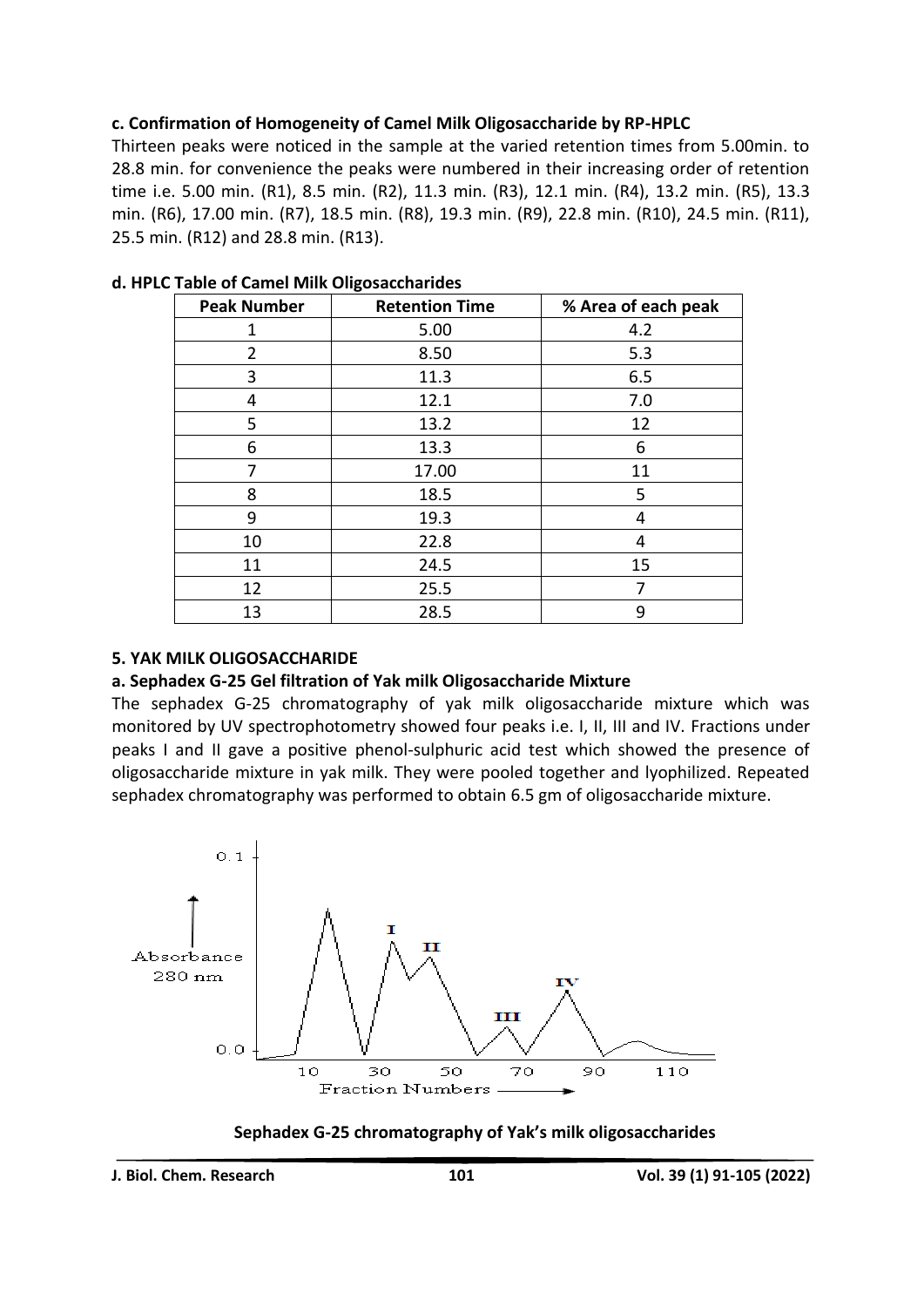| <b>FRACTION</b><br>NO. | <b>SOLVENT</b> | <b>COMPOUND</b><br>(grams) | <b>PHENOL-</b><br>$H2SO4$ TEST<br><b>FOR SUGAR</b> | <b>FURTHER</b><br><b>INVESTIGATI-ON</b> |
|------------------------|----------------|----------------------------|----------------------------------------------------|-----------------------------------------|
| $1 - 27$               | Glass triple   | 1.97                       | $-ve(1)$                                           |                                         |
|                        | distilled      |                            |                                                    |                                         |
| 28-42                  | water          | 0.92                       | -ve $(II)$                                         | <b>Fractions under</b>                  |
| 43-56                  | $^{\prime}$    | 1.27                       | $+ve (III)$                                        | peaks III, IV and                       |
| $57 - 87$              | $^{\prime}$    | 1.86                       | $+ve (IV)$                                         | V, 4.33g, purified                      |
| 88-106                 | $^{\prime}$    | 1.20                       | $+ve (V)$                                          | by column                               |
|                        | $^{\prime}$    |                            |                                                    | chromatography                          |
|                        |                |                            |                                                    | after acetylation                       |

**b. Result of 10 gm of Yak milk oligosaccharide mixture chromatographed over Sephadex G-25 chromatography**



### **c**. **Confirmation of Homogeneity of Yak Milk Oligosaccharide by Reverse Phase HPLC**

Fraction III and IV obtained from Sephadex G-25 column, containing oligosaccharide mixture were qualitatively analyzed by reverse phase HPLC. The eluants were detected at 220 nm. Nine peaks were noticed in the sample (pooled fractions I and II) at the varied retention times from 2.272 min. to 5.419 min. The peaks were numbered in increasing order of retention time i.e. 2.272 (R<sub>1</sub>), 3.115 (R<sub>2</sub>), 3.637 (R<sub>3</sub>), 3.968 (R<sub>4</sub>), 4.331 (R<sub>5</sub>), 4.693 (R<sub>6</sub>), 5.077  $(R_7)$ , 5.227  $(R_8)$  and 5.419  $(R_9)$ .

| Pk# | <b>Retention time</b> | Area  | Area (%) | Height | Height (%) |
|-----|-----------------------|-------|----------|--------|------------|
|     | 2.272                 | 9822  | 0.67     | 1688   | 7.17       |
|     | 3.115                 | 40360 | 2.74     | 4827   | 20.51      |
|     | 3.637                 | 13282 | 0.90     | 1551   | 6.57       |
|     | 3.968                 | 542   | 0.04     | 91     | 0.39       |

| <b>HPLC chromatogram of Yak Milk Oligosaccharides</b> |
|-------------------------------------------------------|
| d. HPLC Table of Yak Milk Oligosaccharides            |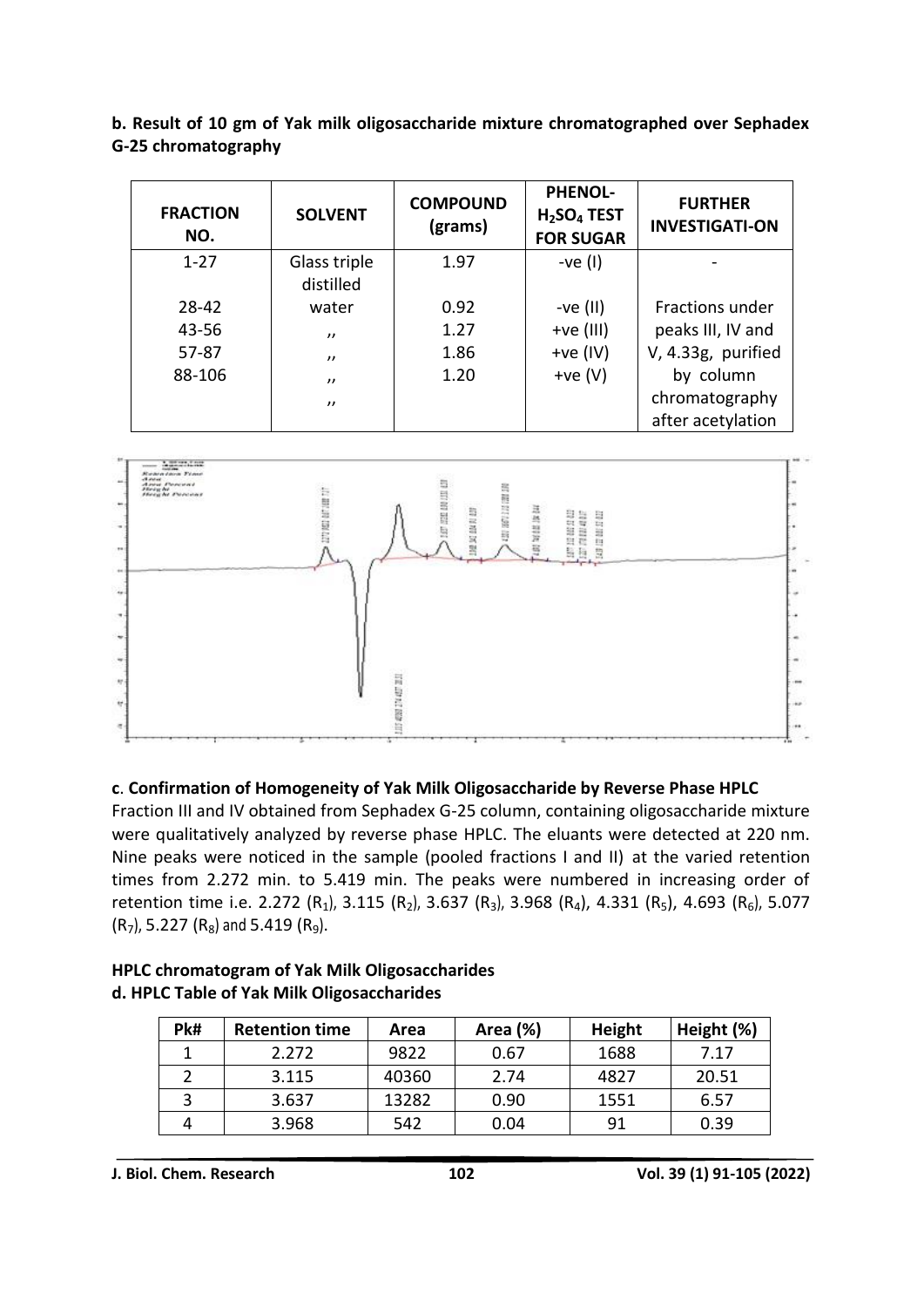| 5 | 4.331 | 16671 | 1.13 | 1388 | 5.90 |
|---|-------|-------|------|------|------|
| 6 | 4.693 | 746   | 0.05 | 104  | 0.44 |
|   | 5.077 | 312   | 0.02 | 52   | 0.22 |
|   | 5.227 | 170   | 0.01 | 40   | 0.17 |
| 9 | 5.491 | 122   | 0.01 | 52   | 0.22 |

## **RESULT AND DISCUSSION**

In this study, the graphs and data obtained by sephadex chromatography and HPLC for different milk oligosaccharide mixture were taken and their comparative study was performed. Sephadex G-25 chromatography of Lal-Muha Cow Milk oligosaccharide mixture showed seven peaks while its HPLC showed sixteen peaks. These numbers are higher than other milks which were taken for the study such as-cow colostrum, buffalo milk, camel milk and yak milk. Cow colostrum, buffalo milk, camel milk and yak milk showed four, five, four and four peaks in sephadex chromatography respectively whereas their HPLC spectrum showed twelve, eleven, thirteen and nine peaks respectively. The comparison of these milks is explained with the help of following tables-

| IADLE 1. I ON JEI HADEN CHINORIATOGINAI III ENI ENIRIERIJ. |                        |                 |                   |                        |  |  |
|------------------------------------------------------------|------------------------|-----------------|-------------------|------------------------|--|--|
| <b>S. NO.</b>                                              | <b>MILK</b>            | <b>QUANTITY</b> | <b>QUANTITY</b>   | <b>QUANTITY OF</b>     |  |  |
|                                                            | <b>OLIGOSACCHARIDE</b> | CHARGED (gm)    | <b>OBTAINED</b>   | <b>OLIGOSACCHARIDE</b> |  |  |
|                                                            | <b>TAKEN</b>           |                 | (g <sub>m</sub> ) | <b>MIXTURE</b>         |  |  |
|                                                            |                        |                 |                   | <b>OBTAINED</b> (gm)   |  |  |
| 1.                                                         | Lal-Muha cow milk      | 11.4            | 10.67             | 6.80                   |  |  |
| 2.                                                         | Cow colostrum          | 18.2            | 16.52             | 11.0                   |  |  |
| 3.                                                         | <b>Buffalo milk</b>    | 22.5            | 21.10             | 14.7                   |  |  |
| 4.                                                         | Camel milk             | 11.9            | 11.79             | 6.13                   |  |  |
| 5.                                                         | Yak milk               | 10.0            | 7.22              | 4.33                   |  |  |

**TABLE 1. FOR SEPHADEX CHROMATOGRAPHY EXPERIMENTS.**

#### **Table 2. A COMPARATIVE TABLE OF RESULTS OBTAINED BY SEPHADEX CHROMATOGRAPHY AND HPLC FOR DIFFERENT MILK OLIGOSACCHARIDES**

| <b>NAME</b><br><b>THE</b><br>OF        | NO.<br><b>OF</b><br><b>PEAKS</b> | <b>LYOPHILIZED</b> | <b>NO. OF PEAKS</b> | <b>RETENTION</b><br><b>TIME</b> |
|----------------------------------------|----------------------------------|--------------------|---------------------|---------------------------------|
| <b>MILK</b>                            | <b>AFTER</b><br><b>OBTAINED</b>  | <b>FRACTIONS</b>   | <b>OBTAINED BY</b>  | <b>RANGE</b>                    |
|                                        | <b>SEPHADEX</b>                  |                    | <b>HPLC</b>         | (MIN.)                          |
|                                        | <b>CHROMATOGRAPHY</b>            |                    |                     |                                 |
| Lal-Muha                               | Seven (I, II, III, IV, V, VI     | Peak II and III    | Sixteen             | 0.942-15.595                    |
| cow milk                               | and VII)                         |                    |                     |                                 |
| Cow Colostrum                          | Four (I, II, III and IV)         | Peak II and III    | Twelve              | 1.925-19.892                    |
| <b>Buffalo milk</b>                    | Five (I, II, III, IV and V)      | Peak III and IV    | Eleven              | 2.50-34.50                      |
| Camel milk<br>Four (I, II, III and IV) |                                  | Peak III and IV    | Thirteen            | 5.00-28.50                      |
| Yak milk                               | Four (I, II, III and IV)         | Peak I and II      | <b>Nine</b>         | 2.272-5.491                     |

### **CONCLUSION**

After comparing all the graphs and data obtained for different oligosaccharide mixtures from sephadex G-25 chromatography we can conclude that among all the fractions only those fractions which have oligosaccharide mixture shows the positive phenol sulphuric acid test (generally middle fractions).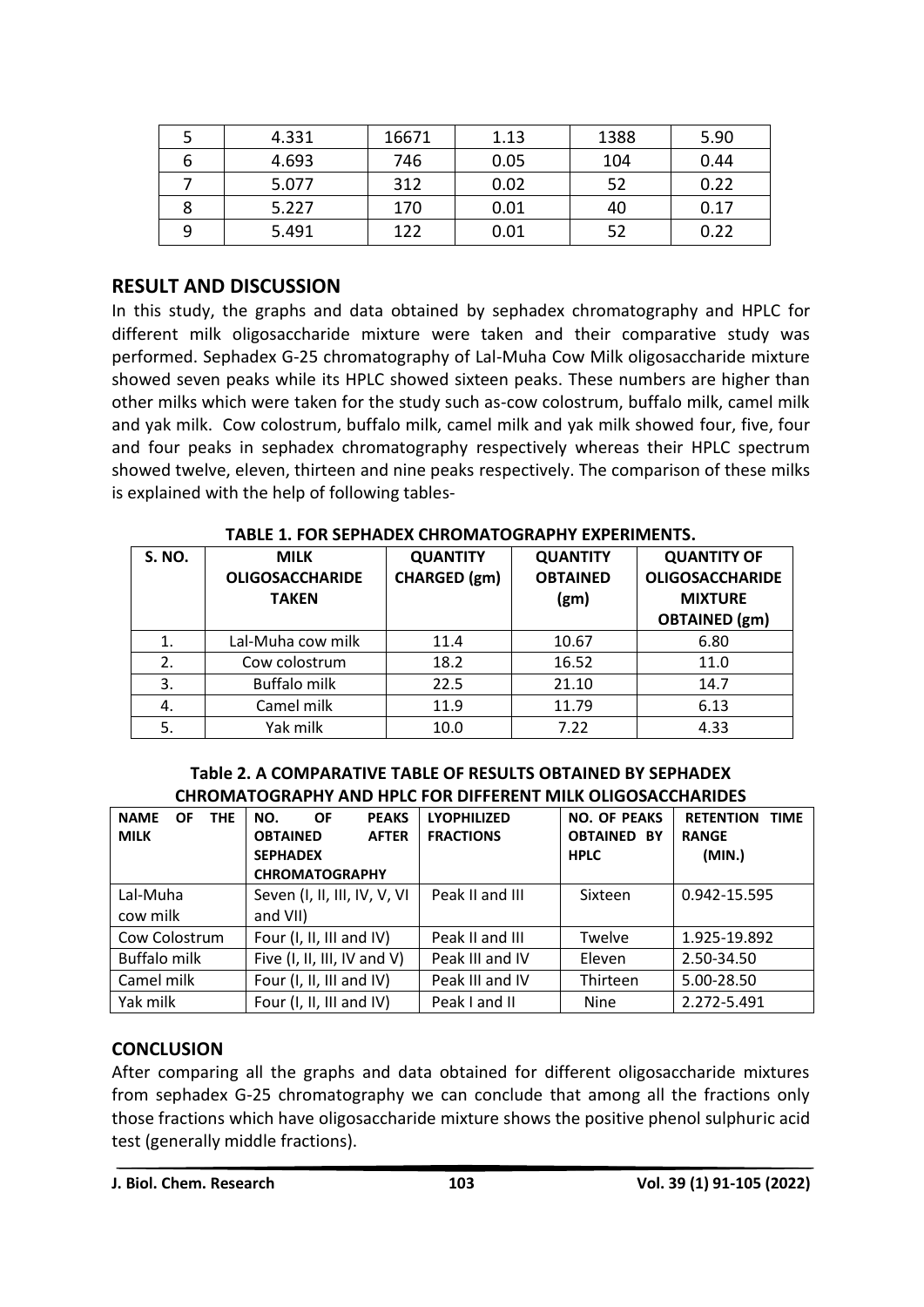After that the chromatogram obtained from HPLC shows various peaks with different retention times for different milk oligosaccharide mixture.

### **ACKNOWLEDGEMENTS**

The authors are thankful to, UGC, New Delhi for financial assistance [Ref. No.: 252 /CSIR-UGC NET JUNE 2019].

### **REFERENCES**

**Size exclusion chromatography From Wikipedia, the free encyclopaedia.**

- **Giddings J.C., Hunt B.J. and Holding, S. (1989).** Size Exclusion chromatography; Blackie and Son Glasgow (1989), Chapter 8, 191- 216.
- **Hasan Huda, N., Gauri, B., Heather, A.E. Benson and Chen Y. (2018).** A stability indicating HPLC assay method for analysis of Rivastigmine Hydrogen Tartrate in Dual- Ligand Nanoparticle Formulation Matrices and Cell Transport Medium, *Journal for Anaytical Methods in Chem*. (2018), vol 4, 1-10.
- **Marston, A. and Hostettman, K. (1991).** Modern separation methods, Natural product reports, (1991), vol. 8, 391-413.
- **Mellis, S.J. and Baenziger, U.J. (1981).** Separation of Natural Oligosacchrides by HPLC, *Analytical biochemistry* (1981), vol. 114, 276-280.
- **Verzele, M. (1990).** Preparative Liquid Chromatography, Analytical Chemistry (1990), ACS publications, 62, 265.
- **Synder, L.R., Glajch J.L. and Kirland, J. (1988).** Practical HPLC Method Development Wiley-Interscience, New York. (1988).
- **Gareil, P. and Rosset, R. (1988).** Analysis of the information in a preparative chromatogram for further optimization of the operating conditions, *Journal for chromatography* A (1988), 450, 13-25.
- **Shirley Churms, C. (1996).** Recent progress in Carbohydrate separation by HPLC based on size exclusion, *Journal of chromatography* A (1996), vol. 720, 75-91.
- **Dey, S., Ghosh, M., Rangra, N.K., Kant K., Shah, S.R., Pradhan, P.K. and Singh, S. (2017).** HPLC determination of Praziquantel in Rat Plasma Application to Pharmacokinetic studies, *Indian J Pharm Sci.*, (2017), 79(6), 885-892.
- **White, C.A. and Kennedy, J.F. (1986).** Carbohydrate Analysis, A Practical Approach, IRL Press, Oxford, England (1986), 47.
- **Marie-Isabel, A. (2004).** Reversed Phased High Performance Liquid Chromatography, HPLC of peptides and proteins Methods and Protocols (2004), vol 251, 9-22.
- **Daniel, P.F., De Feudis, D.F., Lott, I.T. and McCluer, R.H. (1981).** Quantitative microanalysis of oligosaccharides by HPLC, *Carbohydrate Research* (1981), vol 97, 161-180.
- **Tomiya, N., Awaya, J., Kurono, M., Endo, S., Arata, Y. and Takahashi, N. (1988).** Analyses of N-linked oligosaccharides using a two dimensional mapping technique, *Analytical Biochemistry* (1988), 171, 73-90.
- **Jaroslava, J., Alžběta, G., David, F., Tomáš, A., Jean-Marie and D. Dimandja (2017).** Sampleindependent Approach Two – Dimensional Data for Orthogonality Evaluation using whole separation space scaling. *Journal of Chromatography* A, (2017), 1511-8.